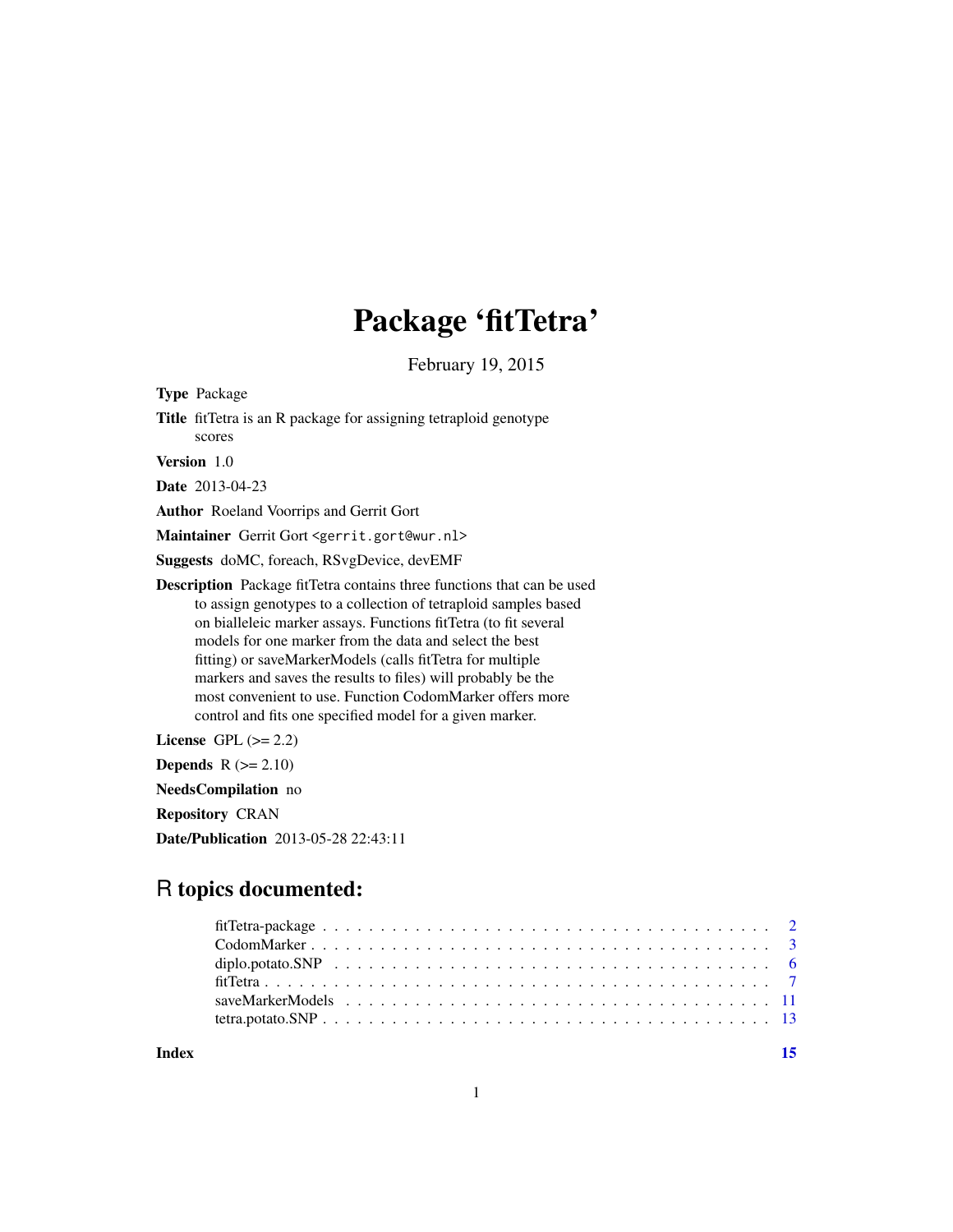#### Description

Package fitTetra contains three functions that can be used to assign genotypes to a collection of tetraploid samples based on biallelic marker assays. Functions fitTetra (to fit several models for one marker from the data and select the best fitting) or saveMarkerModels (calls fitTetra for multiple markers and saves the results to files) will probably be the most convenient to use. Function CodomMarker offers more control and fits one specified model for a given marker.

## Details

| Package:  | fitTetra    |
|-----------|-------------|
| Type:     | Package     |
| Version:  | 1.0         |
| Date:     | 2013-04-23  |
| License:  | $GPL (= 2)$ |
| LazyLoad: | yes         |

#### Author(s)

Roeland Voorrips: <roeland.voorrips@wur.nl> and Gerrit Gort: <gerrit.gort@wur.nl>

#### References

Voorrips, RE, G Gort, B Vosman (2011) *Genotype calling in tetraploid species from bi-allelic marker data using mixture models* BMC Bioinformatics 12: 172.

## See Also

[CodomMarker](#page-2-1) [fitTetra](#page-6-1) [saveMarkerModels](#page-10-1)

## Examples

```
data(tetra.potato.SNP)
data(diplo.potato.SNP)
SNP4 <- subset(tetra.potato.SNP, MarkerName=='PotSNP004')
# Single marker, single mixture model
rawratio <- SNP4$X_Raw/(SNP4$X_Raw+SNP4$Y_Raw)
unmix <- CodomMarker(rawratio)
```
# Single marker, multiple mixture models # df.tetra <- with(tetra.potato.SNP, data.frame(MarkerName=MarkerName,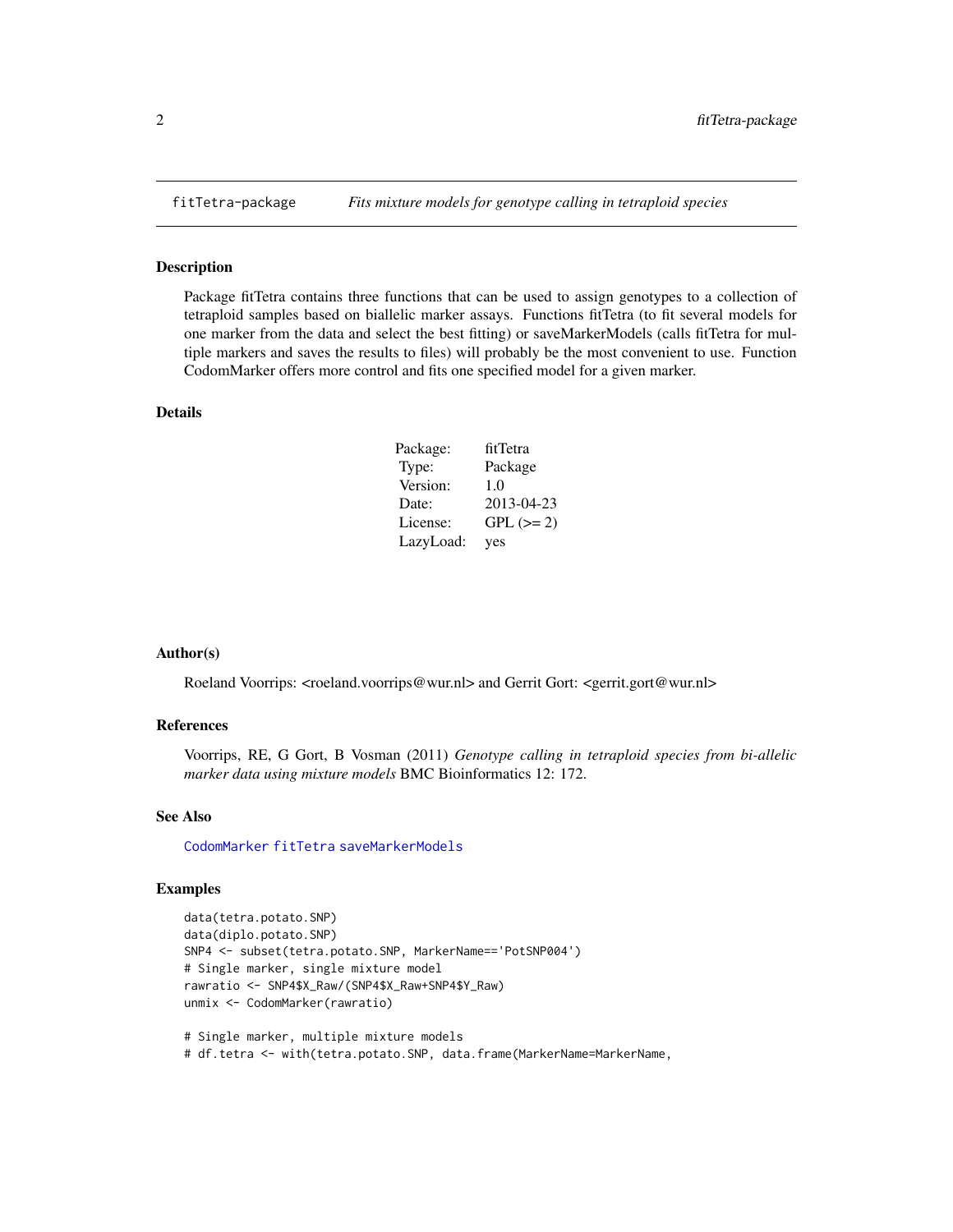## <span id="page-2-0"></span>CodomMarker 3

```
# SampleName=SampleName, ratio=X_Raw/(X_Raw+Y_Raw)))
# df.diplo <- with(diplo.potato.SNP, data.frame(MarkerName=MarkerName,
# SampleName=SampleName, ratio=X_Raw/(X_Raw+Y_Raw)))
# unmix <- fitTetra(marker=6, data=df.tetra)
# unmix <- fitTetra(marker=6, data=df.tetra, plot='fitted')
# unmix <- fitTetra(marker=6, data=df.tetra, diplo=df.diplo, plot='all')
# Multiple markers (3 are chosen), multiple mixture models
# saveMarkerModels(markers=4:6, data=df.tetra, diplo=df.diplo, plot='all',
# maxiter=40, logfile='output.log', modelfile='mixresults.dat',
# allmodelsfile='allmixresults.dat', scorefile='scores.dat')
```
<span id="page-2-1"></span>CodomMarker *Function to fit a mixture model to a vector of signal ratios of a single bi-allelic marker*

## Description

This function fits a specified mixture model to a vector of signal ratios of multiple samples for a single bi-allelic marker. Returns a list with results from the fitted mixture model.

#### Usage

```
CodomMarker(y, ng = 5, mutype = 0, sdtype = "sd.const", ptype = "p.free",
          clus = TRUE, mu.start = NA, sd.start=rep(0.075,ng), sd.fixed = 0.075,
            p = NA, maxiter = 500, maxn.bin = 200, nbin = 200, plothist = TRUE,
            nbreaks = 40, maintitle = NULL, subtitle = NULL, xlabel = NULL,
            xaxis = "s")
```
## Arguments

| У      | the vector of signal ratios (each value is from one sample, vector y contains the<br>values for 1 marker). All values must be between 0 and 1 (inclusive), NAs are<br>not allowed. The minimum length of y is $10^*$ ng.                                                                                                                                                                                                         |
|--------|----------------------------------------------------------------------------------------------------------------------------------------------------------------------------------------------------------------------------------------------------------------------------------------------------------------------------------------------------------------------------------------------------------------------------------|
| ng     | the number of possible genotypes (mixture components) to be fitted: one more<br>than the ploidy of the samples                                                                                                                                                                                                                                                                                                                   |
| mutype | an integer in 0.6. Describes how to fit the means of the components of the mix-<br>ture model: with mutype=0 the means are not constrained, requiring ng degrees<br>of freedom. With mutype in 1:6 the means are constrained based on the ng<br>possible allele ratios according to one of 6 models; see Details.                                                                                                                |
| sdtype | one of "sd.const", "sd.free", "sd.fixed". Describes how to fit the standard devia-<br>tions of the components of the mixture model: with "sd.const" all standard devi-<br>ations (on the transformed scale) are equal (requiring 1 degree of freedom); with<br>"sd.free" all standard deviations are fitted separately (ng d.f.); with "sd.fixed" all<br>sd's on the transformed scale are equal to parameter sd.fixed (0 d.f.). |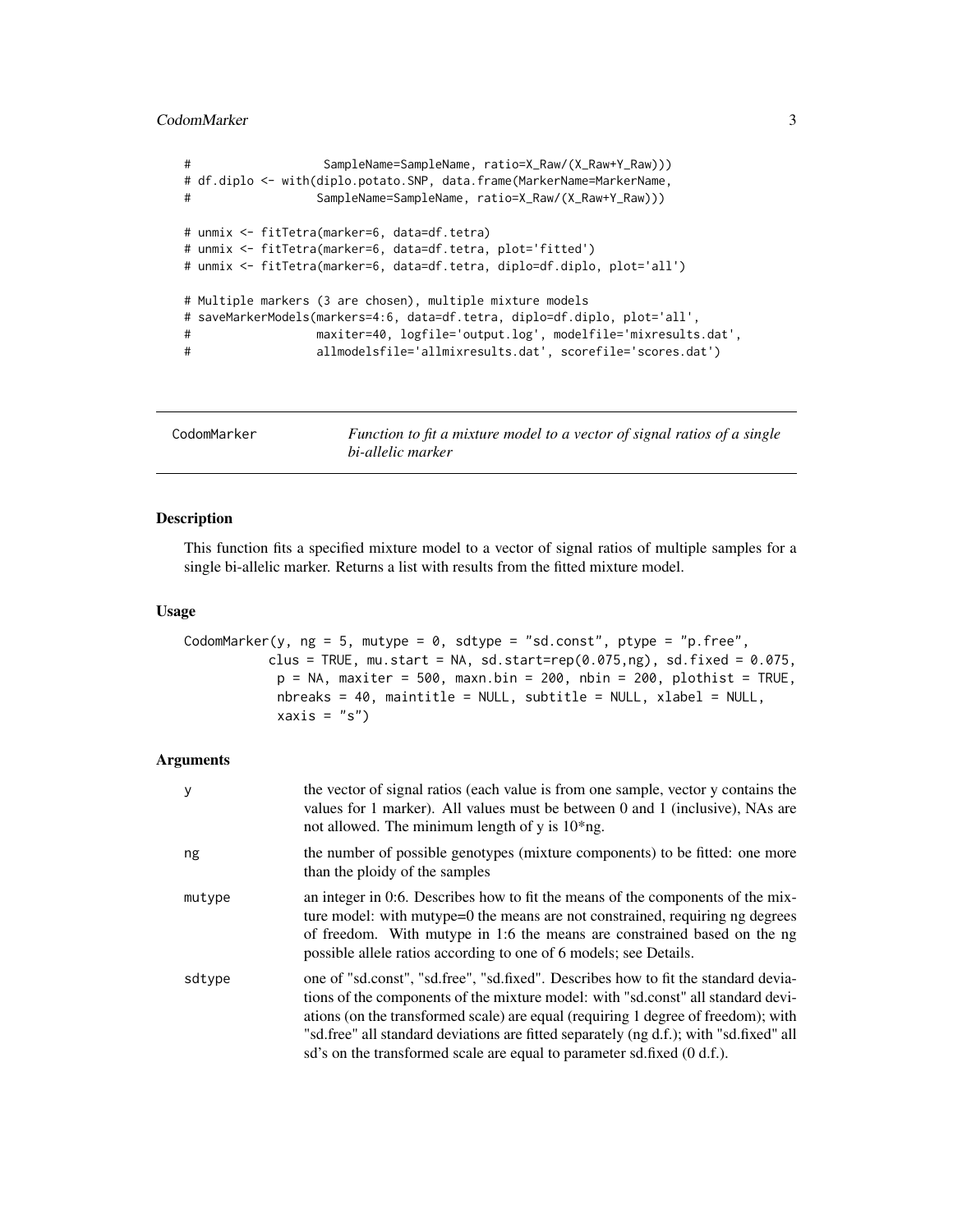| ptype     | one of "p.free", "p.fixed" or "p.HW". Describes how to fit the mixing propor-<br>tions of the components of the mixture model: with "p.free", the proportions<br>are not constrained (and require ng-1 degrees of freedom); with "p.fixed" the<br>proportions given in parameter p are fixed; with "p.HW" the proportions are<br>calculated from the overall allele frequency, requiring only 1 degree of freedom.                                   |
|-----------|------------------------------------------------------------------------------------------------------------------------------------------------------------------------------------------------------------------------------------------------------------------------------------------------------------------------------------------------------------------------------------------------------------------------------------------------------|
| clus      | boolean. If TRUE, the initial means and standard deviations are based on a<br>kmeans clustering into ng groups. If false, the initial means are equally spaced<br>on the transformed scale between the values corresponding to 0.02 and 0.98 on<br>the original scale and the initial standard deviations are 0.075 on the transformed<br>scale.                                                                                                     |
| mu.start  | vector of ng values. If present, gives the start values of mu (the means of the<br>mixture components) on the original (untransformed) scale, must be strictly as-<br>cending (mu[i]>mu[i-1]). Overrides the start values determined by clus TRUE<br>or FALSE.                                                                                                                                                                                       |
| sd.start  | vector of ng values. If present, gives the start values of sd (the standard devia-<br>tions of the mixture components) on the transformed scale. Overrides the start<br>values determined by clus TRUE or FALSE.                                                                                                                                                                                                                                     |
| sd.fixed  | vector, recycled if less than ng values: if argument sdtype is "sd.fixed", argument<br>sd.fixed specifies the fixed standard deviations.                                                                                                                                                                                                                                                                                                             |
| p         | a vector of ng elements with the initial (or fixed, if parameter ptype is "p.fixed")<br>mixing proportions of the mixture model components.                                                                                                                                                                                                                                                                                                          |
| maxiter   | integer: the maximum number of times the nls function is called in Codom-<br>Marker $(0 = no limit, default = 500)$                                                                                                                                                                                                                                                                                                                                  |
| maxn.bin  | integer, default=200: if the length of y is larger than max.nbin the values of y<br>(after arcsine square root transformation) are binned (i.e. the range of y (0 to<br>pi/2) is divided into nbin bins of equal width and the number of y values in each<br>bin is used as the weight of the midpoints of each bin). This results in significant<br>speed improvement with large numbers of samples without noticeable effects on<br>model fitting. |
| nbin      | integer, default=200: the number of bins(see maxn.bin)                                                                                                                                                                                                                                                                                                                                                                                               |
| plothist  | If TRUE a histogram of y is plotted with the fitted distributions superimposed                                                                                                                                                                                                                                                                                                                                                                       |
| nbreaks   | number of breaks for plotting the histogram; does not have an effect on fitting<br>the mixture model                                                                                                                                                                                                                                                                                                                                                 |
| maintitle | string, used for plotting                                                                                                                                                                                                                                                                                                                                                                                                                            |
| subtitle  | string, used for plotting                                                                                                                                                                                                                                                                                                                                                                                                                            |
| xlabel    | string, used for plotting                                                                                                                                                                                                                                                                                                                                                                                                                            |
| xaxis     | string, used for plotting: if "n" no x-axis is plotted                                                                                                                                                                                                                                                                                                                                                                                               |

## Details

This function takes as input a vector of ratios of the signals of two alleles (a and b) at a genetic marker locus (ratios as  $a/(a+b)$ ), one for each sample, and fits a mixture model with ng components (for a tetraploid species: ng=5 components representing the nulliplex, simplex, duplex, triplex and quadruplex genotypes). Ideally these signal ratios should reflect the possible allele ratios (for a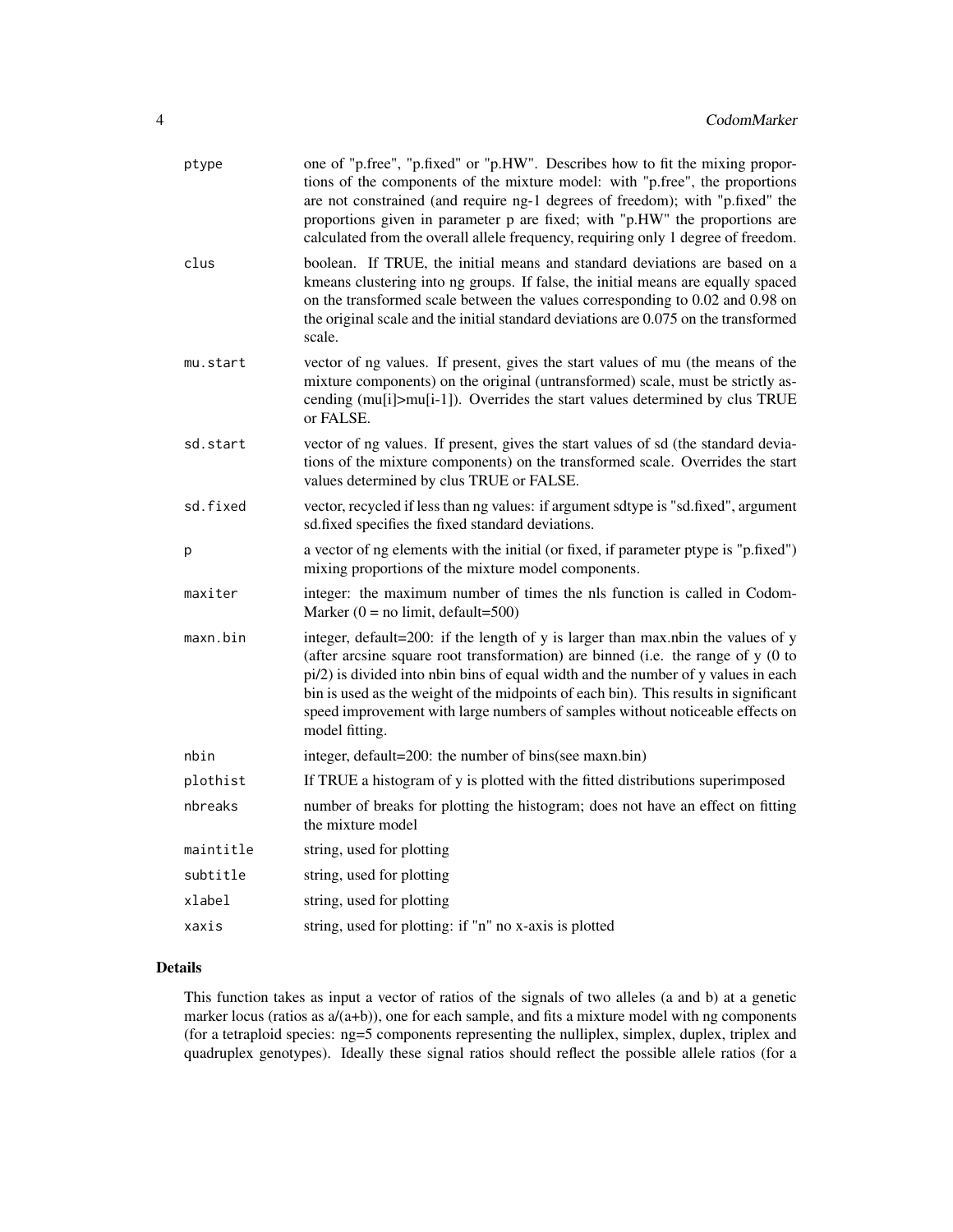## CodomMarker 5

tetraploid: 0, 0.25, 0.5, 0.75, 1) but in real life they show a continuous distribution with a number of more or less clearly defined peaks. The arguments specify what model to fit and with what values the iterative fitting process should start. If the argument mutype is set to a value in 1:6 the means of the mixture model components are constrained based on the possible allele ratios. This constraint takes the form of one of 6 possible models, specified by mutype, as follows: 1: a basic model assuming that both allele signals have a linear response to the allele dosage; one parameter for the ratio of the slopes of the two signal responses, and two parameters for the background levels (intercepts) of both signals (total 3 parameters). 2: as 1, but with the same background level for both signals (2 parameters) 3: as 1, with two parameters for a quadratic effect in the signal responses (5 parameters) 4: as 3, but with the same background level for both signals (4 parameters) 5: as 3, but with the same quadratic parameter for both signal responses (4 parameters) 6: as 5, but with the same background level for both signals (3 parameters)

## Value

A list; if an error occurs the only list component is

| message | the error message                                                                                                                                                                                                                                    |
|---------|------------------------------------------------------------------------------------------------------------------------------------------------------------------------------------------------------------------------------------------------------|
|         | If no error occurs the list has the following components:                                                                                                                                                                                            |
| loglik  | the optimized log-likelihood                                                                                                                                                                                                                         |
| npar    | the number of fitted parameters                                                                                                                                                                                                                      |
| AIC     | Akaike's Information Criterion                                                                                                                                                                                                                       |
| BIC     | <b>Bayesian Information Criterion</b>                                                                                                                                                                                                                |
| psi     | a list with components mu, sigma and p: each a vector of length ng with the<br>means, standard deviations and mixing proportions of the components of the<br>fitted mixture model; the means and standard deviations are on the transformed<br>scale |
| post    | a matrix of ng columns and length $(y)$ rows; each row r gives the ng probabilities<br>that the $y[r]$ belongs to the ng components                                                                                                                  |
| nobs    | the number of observations in y (excluding NA's and possibly removed outliers)                                                                                                                                                                       |
| iter    | the number of iterations                                                                                                                                                                                                                             |
| message | an error message, "" if no error                                                                                                                                                                                                                     |
| back    | a list with components mu.back and sigma.back: each a vector of length ng<br>with the means and standard deviations of the mixture model components back-<br>transformed to the original scale.                                                      |

## Author(s)

Gerrit Gort: <gerrit.gort@wur.nl>

#### References

Voorrips, RE, G Gort, B Vosman (2011) *Genotype calling in tetraploid species from bi-allelic marker data using mixture models* BMC Bioinformatics 12: 172.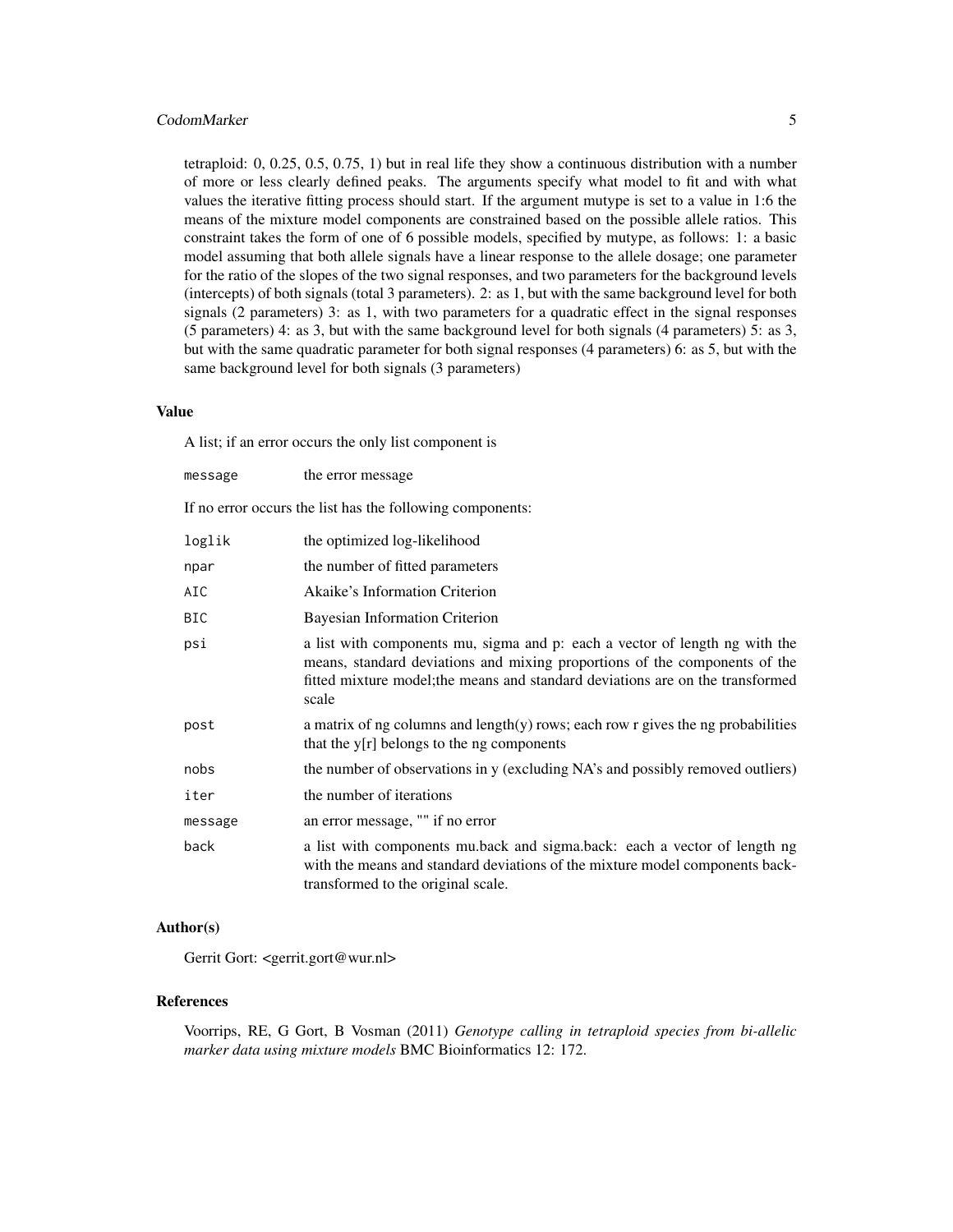## See Also

[saveMarkerModels](#page-10-1) [fitTetra](#page-6-1) [fitTetra-package](#page-1-1)

#### Examples

```
data(tetra.potato.SNP)
SNP6 <- subset(tetra.potato.SNP, MarkerName=='PotSNP006')
# Single marker, single mixture model
rawratio <- SNP6$X_Raw/(SNP6$X_Raw+SNP6$Y_Raw)
unmix <- CodomMarker(rawratio)
```
diplo.potato.SNP *SNP data for diploid potato*

## **Description**

Contains data for set of 384 SNP markers from Illumina GoldenGate arrays of 64 diploid potato varieties. SNP markers are identical to those in tetraploid dataset.

## Usage

data(diplo.potato.SNP)

## Format

A data frame with 24576 observations on the following 6 variables.

MarkerName a factor with levels PotSNP001 to PotSNP384

SampleName a factor with 64 levels

X\_Raw a numeric vector, raw intensity of first channel

Y\_Raw a numeric vector, raw intensity of second channel

Theta a numeric vector, angle in  $(2/pi)^*$  radials and first polar coordinate, obtained from GenomeStudio

R a numeric vector, radius and second polar coordinate, obtained from GenomeStudio

#### Source

Described in Anithakumari AM, J Tang, HJ van Eck, RFG Visser, JAM Leunissen, B Vosman, CG van der Linden (2010). *A pipeline for high throughput detection and mapping of SNPs from EST databases*. Mol. Breeding 26: 65-75

## Examples

data(diplo.potato.SNP)

<span id="page-5-0"></span>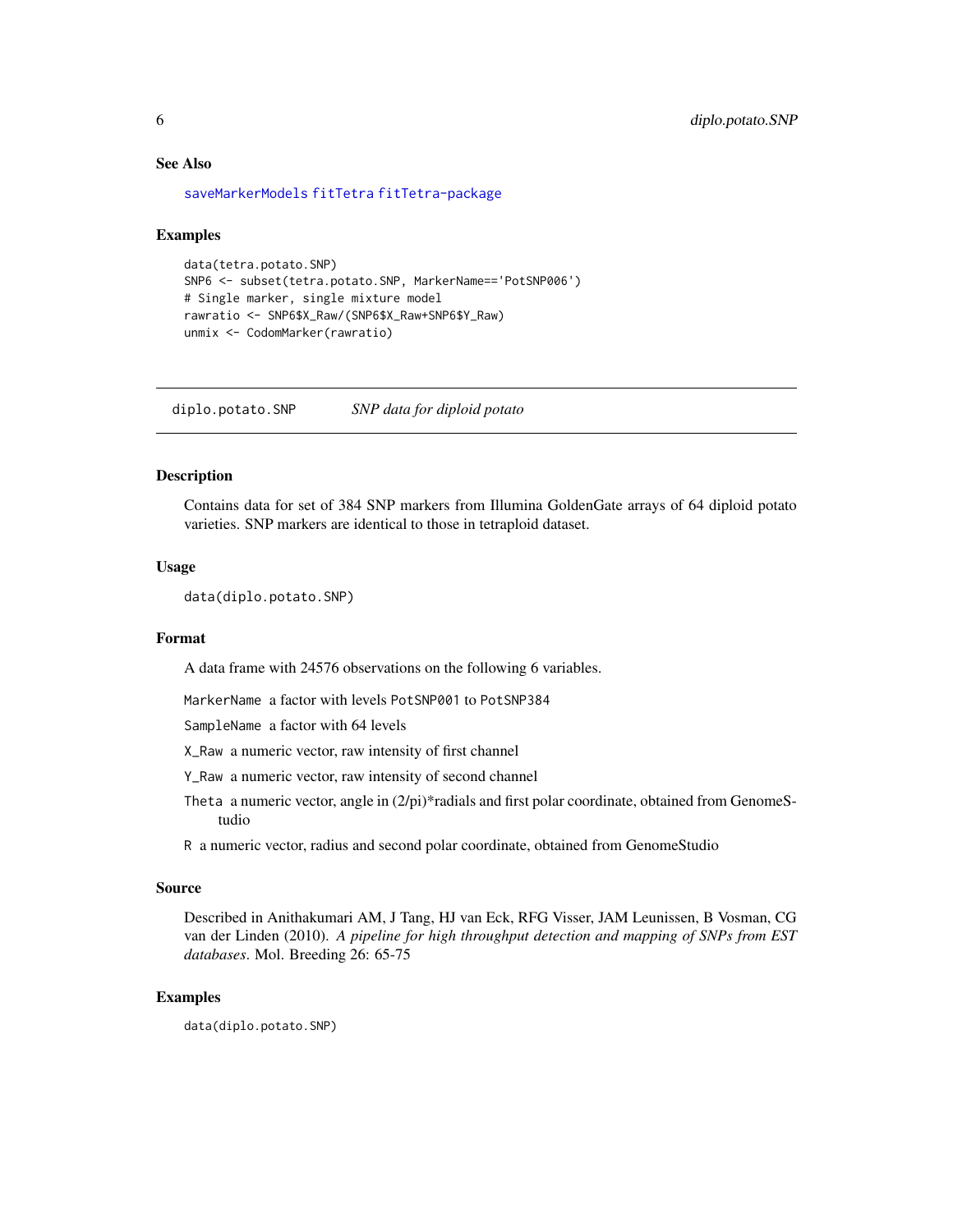<span id="page-6-1"></span><span id="page-6-0"></span>fitTetra *Function to fit multiple mixture models to signal ratios of a single biallelic marker.*

## Description

This function takes a data frame with allele signal ratios for multiple bi-allelic markers and samples, and fits multiple mixture models to a selected marker. It returns a list, reporting on the performance of these models, selecting the best one based on the BIC criterion, optionally plotting results.

## Usage

| fitTetra(marker, data, diplo = NA, select = TRUE, diploselect = TRUE, maxiter = 40, |
|-------------------------------------------------------------------------------------|
| maxn.bin = 200, nbin = 200, sd.threshold = $0.1$ , p.threshold = $0.99$ ,           |
| call.threshold = $0.6$ , peak.threshold = $0.85$ , try.HW = TRUE, dip.filter = 1,   |
| sd.target = NA, plot = "none", plot.type = "png", plot.dir = NA)                    |

## Arguments

| marker         | integer: specifies the marker number to analyze. "marker" is the index to the<br>alphabetically sorted MarkerNames (see argument "data")                                                                                                                                                                                                                                                           |
|----------------|----------------------------------------------------------------------------------------------------------------------------------------------------------------------------------------------------------------------------------------------------------------------------------------------------------------------------------------------------------------------------------------------------|
| data           | data frame for tetraploid samples, with (at least) columns "MarkerName", "Sam-<br>pleName", and "ratio", where ratio is the a allele signal divided by the sum of<br>the a and b allele signals (ratio = $a/(a+b)$ ).                                                                                                                                                                              |
| diplo          | data frame like "data" with diploid samples. Facultative, does not affect model<br>fitting. Diploid samples will be plotted in the plot of the best-fitting model if<br>argument plot is "fitted" or "all". Genotypic scores for diploid samples are cal-<br>culated according to the best-fitting model and are therefore from 0 (nulliplex)<br>to 4 (quadruplex), as for the tetraploid samples. |
| select         | boolean vector, recycled if shorter than the columns in data: indicates which<br>rows are to be used (default: select=TRUE, i.e. keep all rows)                                                                                                                                                                                                                                                    |
| diploselect    | as select, for diplo instead of data                                                                                                                                                                                                                                                                                                                                                               |
| maxiter        | integer: the maximum number of times the nls function is called in Codom-<br>Marker $(0 = no limit, default = 500)$                                                                                                                                                                                                                                                                                |
| maxn.bin       | integer, passed to CodomMarker, see there for explanation                                                                                                                                                                                                                                                                                                                                          |
| nbin           | integer, passed to CodomMarker, see there for explanation                                                                                                                                                                                                                                                                                                                                          |
| sd.threshold   | the maximum value allowed for the (constant) standard deviation on the arcsine<br>- square root transformed scale, default 0.1. If the optimal model has a larger<br>standard deviation the marker is rejected.                                                                                                                                                                                    |
| p.threshold    | the minimum P-value required to assign a genotype to a sample; default 0.99.<br>If the P-value for all 5 possible genotypes is less than p.threshold the sample is<br>assigned genotype NA.                                                                                                                                                                                                        |
| call.threshold | the minimum fraction of samples to have genotypes assigned ("called"); default<br>0.6. If under the optimal model the fraction of "called" samples is less than<br>call.threshold the marker is rejected.                                                                                                                                                                                          |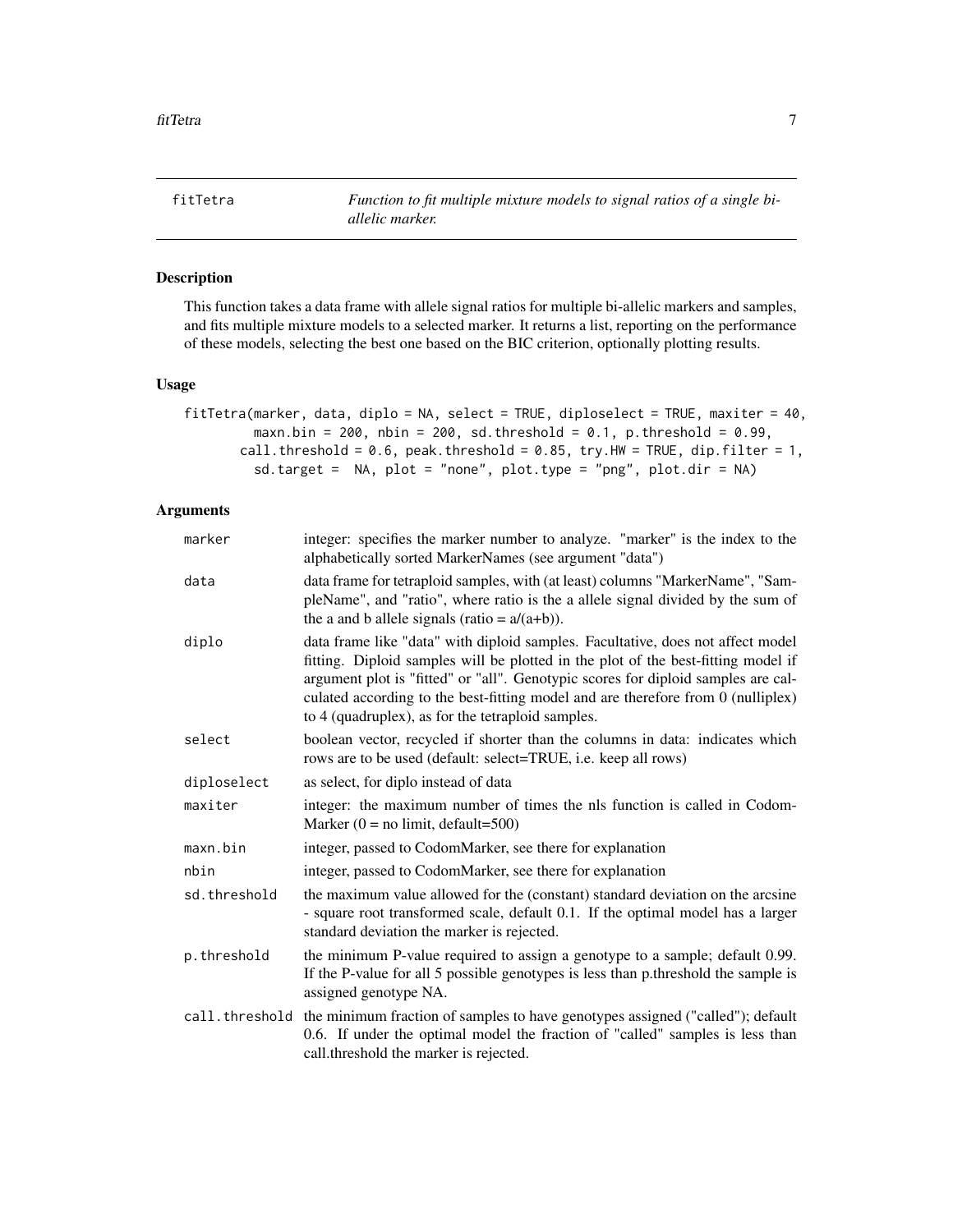|            | peak. threshold the maximum allowed fraction of the scored samples that are in one peak; default<br>0.85. If any of the possible genotypes (peaks in the ratio histogram) contains<br>more than peak.threshold of the samples the marker is rejected (because the<br>remaining samples offer too little information for reliable model fitting)                                                                                                                                                                                                              |
|------------|--------------------------------------------------------------------------------------------------------------------------------------------------------------------------------------------------------------------------------------------------------------------------------------------------------------------------------------------------------------------------------------------------------------------------------------------------------------------------------------------------------------------------------------------------------------|
| try.HW     | boolean: if TRUE (default), try models with and without a constraint on the<br>mixing proportions according to Hardy-Weinberg equilibrium ratios. If FALSE,<br>only try models without this constraint.                                                                                                                                                                                                                                                                                                                                                      |
| dip.filter | integer: if 1 (default), select best model only from models that do not have a dip<br>(a lower peak surrounded by higher peaks: these are not expected under Hardy-<br>Weinberg equilibrium or in cross progenies). If all fitted models have a dip still<br>the best of these is selected. If 2, similar, but if all fitted models have a dip the<br>marker is rejected. If 0, select from all fitted models including those with a dip.                                                                                                                    |
| sd.target  | If the fitted standard deviation on the transformed scale is larger than sd.target a<br>penalty is given (see Details); default NA i.e. no penalty is given.                                                                                                                                                                                                                                                                                                                                                                                                 |
| plot       | string, "none" (default), "fitted" or "all". If "fitted" a plot of the best fitting model<br>and the assigned genotypes is saved with filename <marker number=""><marker<br>name&gt;.<plot.type>, preceded by "rejected_" if the marker was rejected. If "all"<br/>small images of all models are saved to files (8 per file) with filename &lt;"plots"&gt;<marker<br>number&gt;<a b="" c="" d=""><marker name="">. <plot.type> in addition to the plot of the<br/>best fitting model.</plot.type></marker></a></marker<br></plot.type></marker<br></marker> |
| plot.type  | string, "png" (default), "emf", "svg" or "pdf". Indicates format for saving the<br>plots. If "emf" and the operating system is not Windows, "png" is used. If "emf"<br>and the package "devEMF" is not installed, or if the specified format canot be<br>produced for any other reason, "png" is used.                                                                                                                                                                                                                                                       |
| plot.dir   | The directory where the plot files are to be saved; default NA. i.e. plot files<br>saved in working directory.                                                                                                                                                                                                                                                                                                                                                                                                                                               |

## Details

fitTetra fits a series of mixture models for the given marker by repeatedly calling CodomMarker and selects the optimal one. The models tested have four different models for the means of the mixture components: mutype 1, 2, 5 and 6 as described for CodomMarker, and one or two (depending on argument try.HW) models for the mixing proportions. These four or eight models are run using 2 or 3 different start configurations. The model with the smallest Bayesian Information Criterion (BIC) is selected, within the constraints specified by dip.filter. If sd.target is specified, the selection criterion is equal to BIC for models where (on the transformed scale) sd<sd.target, and to (sd.target/sd)\*BIC where sd>sd.target (since BIC is negative, a larger sd results in a larger selection criterion which is less likely to be the minimum). The final model selected according to these criteria is then checked against call.threshold and peak.threshold and may still be rejected, in which case no fitted model is reported.

## Value

a list with components:

| log       | a character vector with the lines of the log text                                |
|-----------|----------------------------------------------------------------------------------|
| modeldata | a data frame with one row with the marker number, marker name, number of         |
|           | samples and (if the marker is not rejected) data of the fitted model (see below) |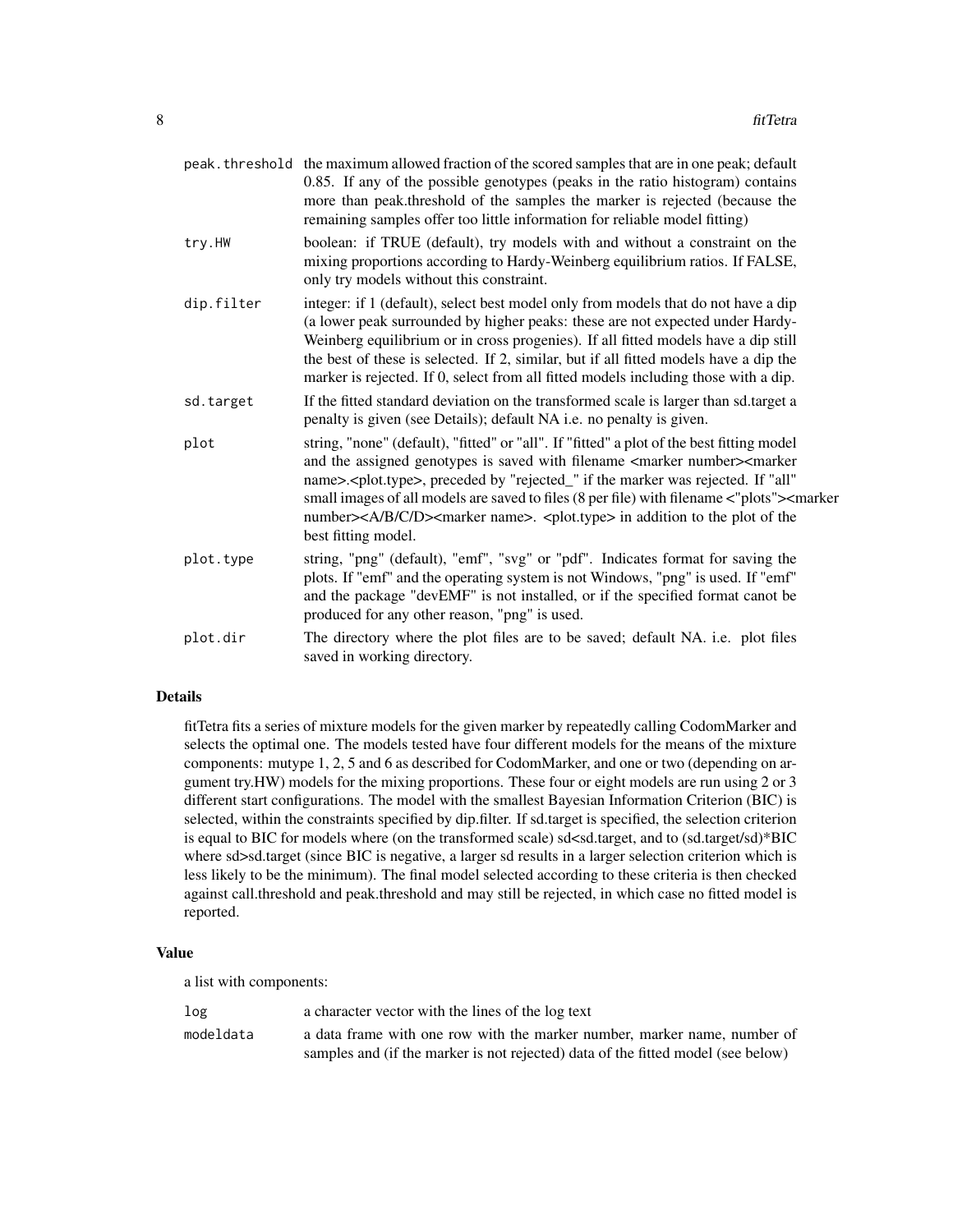- allmodeldata a data frame with for each tried model one row with the marker number, marker name, number of samples and (if the marker is not rejected) data of the fitted model (see below)
- scores a data frame with the name and data for all samples (including NA's for the samples that were not selected, see parameter select): marker (same as argument marker), MarkerName, SampleName, model (a string describing the model),select (value of argument select for this data point),ratio (the given ratio from argument data), P0,P1,P2,P3,P4 (the probabilities that this sample belongs to each of the five mixture components), maxgeno (the genotype = mixture component with the highest P value), maxP (the P value for this genotype) and geno (the assigned genotype number: same as maxgeno, or NA if maxP<p.threshold). Maxgeno and geno numbers from 0 to 4: the allele dosage of the a allele.
- diploscores a data frame like scores for the samples in the data frame supplied with argument diplo. If diplo is NA also diploscores will be NA.

The modeldata and allmodeldata data frames present data on a fitted model. modeldata presents data on the selected model; allmodeldata lists all attempted. Both data frames contain the following columns:

| marker     | the sequential number of the marker (marker names are ordered alphabetically)                                                                                                                                                                                                                                                                                                                                                                    |
|------------|--------------------------------------------------------------------------------------------------------------------------------------------------------------------------------------------------------------------------------------------------------------------------------------------------------------------------------------------------------------------------------------------------------------------------------------------------|
| markername | the name of the marker                                                                                                                                                                                                                                                                                                                                                                                                                           |
| m          | the number of the attempted or selected fit. The 8 (or 4 if try.HW is FALSE)<br>models are tried with 2 or 3 start configurations, so m can range from 1 to 16 or<br>1 to 24.                                                                                                                                                                                                                                                                    |
| model      | the fitted model. Possible values are "b1", "b2", "b1,q", "b2,q", "b1 HW", "b2<br>HW", "b1,q HW" and "b2,q HW" where b1 and b2 indicate whether 1 or two<br>parameters for signal background were fitted, q indicates that a quadratic term<br>in the signal response was fitted, and HW indicates that the mixing proportions<br>were constrained according to Hardy-Weinberg equilibrium ratios. For more<br>details see Voorrips et al (2011) |
| nsamp      | the number of samples for this marker for which select==TRUE, i.e. the number<br>on which the call rate is based.                                                                                                                                                                                                                                                                                                                                |
| nsel       | the number of these samples that have a non-NA ratio value                                                                                                                                                                                                                                                                                                                                                                                       |
| npar       | the number of free parameters fitted                                                                                                                                                                                                                                                                                                                                                                                                             |
| iter       | the number of iterations to reach convergence                                                                                                                                                                                                                                                                                                                                                                                                    |
| dip        | 0, 1 or 2, parameter passed to CodomMarker, see there for explanation.                                                                                                                                                                                                                                                                                                                                                                           |
| LL         | the log-likelihood of the fitted model                                                                                                                                                                                                                                                                                                                                                                                                           |
| AIC        | Akaike's Information Criterion                                                                                                                                                                                                                                                                                                                                                                                                                   |
| <b>BIC</b> | Bayesian Information Criterion                                                                                                                                                                                                                                                                                                                                                                                                                   |
| minsepar   | a measure of the minimum peak separation. Each difference of the means of<br>two successive mixture components is divided by the average of the standard<br>deviations of the two components. The minimum of the four values is reported.<br>All calculations are on the arcsine-square root transformed scale.                                                                                                                                  |
| selcrit    | The selection criterion; the model with the lowest selectit is selected. If argument<br>sd.target is NA selcrit is equal to BIC, else selcrit is larger than BIC, see Details<br>for details.                                                                                                                                                                                                                                                    |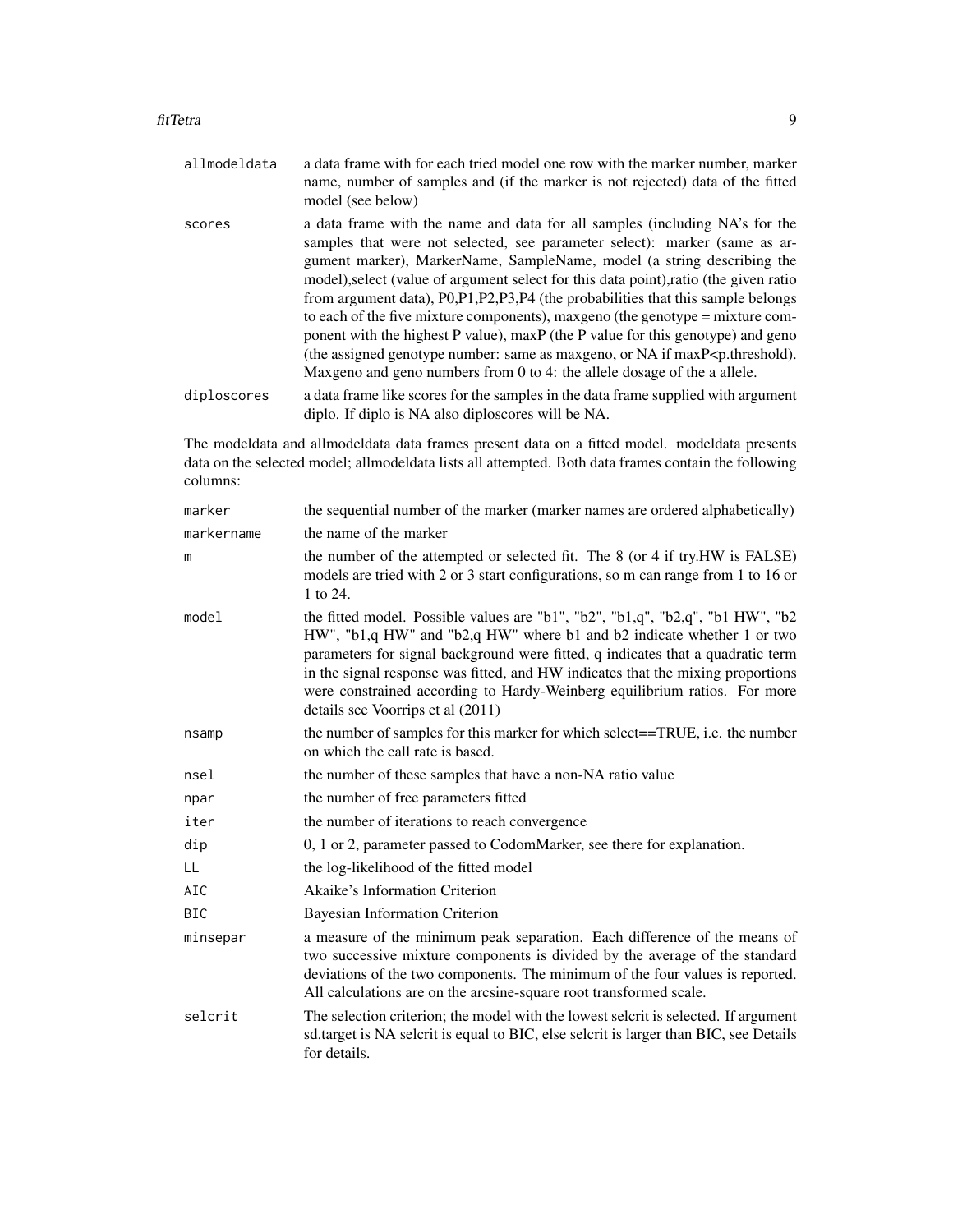<span id="page-9-0"></span>

| meanP                    | For each sample the maximum probability of belonging to any mixture compo-<br>nent is calculated. The average of these P values is reported in meanP                                                                              |
|--------------------------|-----------------------------------------------------------------------------------------------------------------------------------------------------------------------------------------------------------------------------------|
| P80, P90, P95, P975, P99 |                                                                                                                                                                                                                                   |
|                          | the fraction of samples that have a probability of at least $0.8, 0.9, 0.95, 0.975$ or<br>0.99 to belong to one of the five mixture components (by default a level of 0.99<br>is required to assign a genotype score to a sample) |
|                          | muact0, muact1, muact2, muact3, muact4                                                                                                                                                                                            |
|                          | the actual means of the samples in each of the five mixture components on the<br>arcsine-square root transformed scale                                                                                                            |
|                          | sdact0, sdact1, sdact2, sdact3, sdact4                                                                                                                                                                                            |
|                          | the actual standard deviations of the samples in each of the five mixture compo-<br>nents on the transformed scale                                                                                                                |
|                          | mutrans0, mutrans1, mutrans2, mutrans3, mutrans4                                                                                                                                                                                  |
|                          | the model means of the mixture components on the transformed scale                                                                                                                                                                |
|                          | sdtrans0, sdtrans1, sdtrans2, sdtrans3, sdtrans4                                                                                                                                                                                  |
|                          | the model standard deviations of the mixture components on transformed scale                                                                                                                                                      |
| P0, P1, P2, P3, P4       |                                                                                                                                                                                                                                   |
|                          | the mixing proportions of the five components                                                                                                                                                                                     |
| mu0, mu1, mu2, mu3, mu4  |                                                                                                                                                                                                                                   |
|                          | the model means of the five mixture components back-transformed to the origi-<br>nal scale                                                                                                                                        |
| sd0, sd1, sd2, sd3, sd4  |                                                                                                                                                                                                                                   |
|                          | the model standard deviations of the five mixture components back-transformed<br>to the original scale                                                                                                                            |
| message                  | if no model was fitted, the reason is reported here                                                                                                                                                                               |
|                          |                                                                                                                                                                                                                                   |

## Author(s)

Roeland Voorrips: <roeland.voorrips@wur.nl>

## References

Voorrips, RE, G Gort, B Vosman (2011) *Genotype calling in tetraploid species from bi-allelic marker data using mixture models* BMC Bioinformatics 12: 172.

## See Also

[saveMarkerModels](#page-10-1) [CodomMarker](#page-2-1) [fitTetra-package](#page-1-1)

## Examples

data(tetra.potato.SNP) data(diplo.potato.SNP) df.tetra <- with(tetra.potato.SNP, data.frame(MarkerName=MarkerName, SampleName=SampleName, ratio=X\_Raw/(X\_Raw+Y\_Raw))) df.diplo <- with(diplo.potato.SNP, data.frame(MarkerName=MarkerName, SampleName=SampleName, ratio=X\_Raw/(X\_Raw+Y\_Raw))) # Single marker, multiple mixture models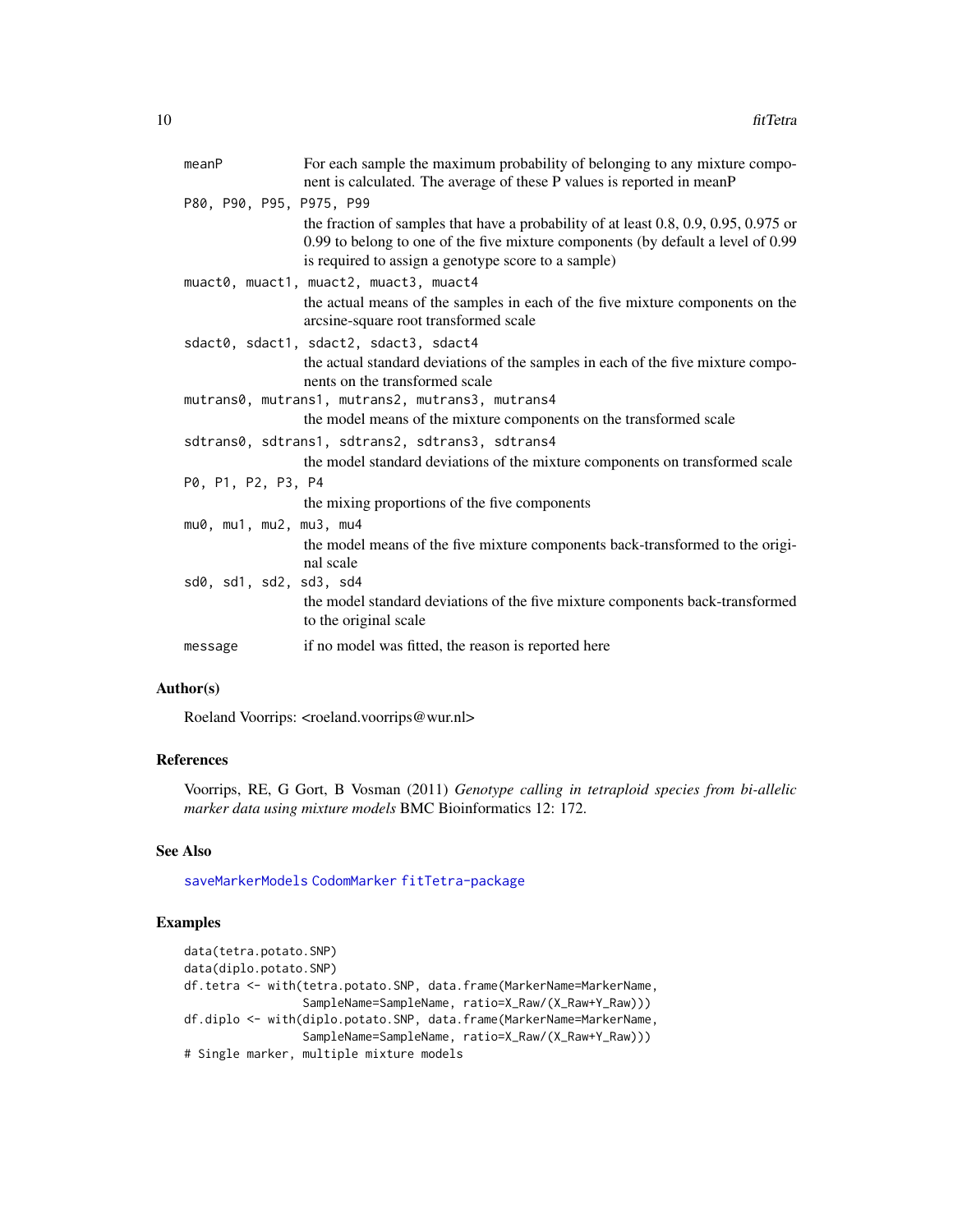```
unmix <- fitTetra(marker=4, data=df.tetra)
#unmix <- fitTetra(marker=4, data=df.tetra, plot='fitted')
#unmix <- fitTetra(marker=4, data=df.tetra, diplo=df.diplo, plot='all')
```
<span id="page-10-1"></span>saveMarkerModels *A function to fit mixture models for series of markers and save the results to files*

## Description

This is a convenience function that calls fitTetra for a series of markers and saves the tabular, graphical and log output to files. Most of the arguments are identical to those of fitTetra and are directly passed through.

## Usage

```
saveMarkerModels(markers = NA, data, diplo = NA, select = TRUE, diploselect = TRUE,
                 maxiter = 40, maxn.bin = 200, nbin = 200, sd.threshold = 0.1,
               p.threshold = 0.99, call.threshold = 0.6, peak.threshold = 0.85,
                 try.HW = TRUE, dip.filter = 1, sd.target = NA, ncores = NA,
                 logfile = "", modelfile, allmodelsfile = "", scorefile,
                 diploscorefile = "", plot = "none", plot.type = "png")
```
#### **Arguments**

| markers      | an integer vector listing the marker numbers to be analyzed. The numbers refer<br>to the levels of data\$MarkerName. If NA (default) all markers are analyzed.                                                                                                                                                                                                                                        |
|--------------|-------------------------------------------------------------------------------------------------------------------------------------------------------------------------------------------------------------------------------------------------------------------------------------------------------------------------------------------------------------------------------------------------------|
| data         | data frame for tetraploid samples, with (at least) columns "MarkerName", "Sam-<br>pleName", and "ratio", where ratio is the a allele signal divided by the sum of<br>the a and b allele signals (ratio = $a/(a+b)$ ).                                                                                                                                                                                 |
| diplo        | data frame like "data" with diploid samples. Facultative, does not affect model<br>fitting. Diploid samples will be plotted in the plots of the best-fitting models if<br>argument plot is "fitted" or "all". Genotypic scores for diploid samples are cal-<br>culated according to the best-fitting models and are therefore from 0 (nulliplex)<br>to 4 (quadruplex), as for the tetraploid samples. |
| select       | boolean vector, recycled if shorter than the columns in data: indicates which<br>rows are to be used (default: select=TRUE, i.e. keep all rows)                                                                                                                                                                                                                                                       |
| diploselect  | as select, for diplo instead of data                                                                                                                                                                                                                                                                                                                                                                  |
| maxiter      | integer: the maximum number of times the nls function is called in Codom-<br>Marker $(0 = no limit, default = 500)$                                                                                                                                                                                                                                                                                   |
| maxn.bin     | integer, passed to CodomMarker, see there for explanation                                                                                                                                                                                                                                                                                                                                             |
| nbin         | integer, passed to CodomMarker, see there for explanation                                                                                                                                                                                                                                                                                                                                             |
| sd.threshold | the maximum value allowed for the (constant) standard deviation on the arcsine<br>- square root transformed scale, default 0.1. If the optimal model has a larger<br>standard deviation the marker is rejected.                                                                                                                                                                                       |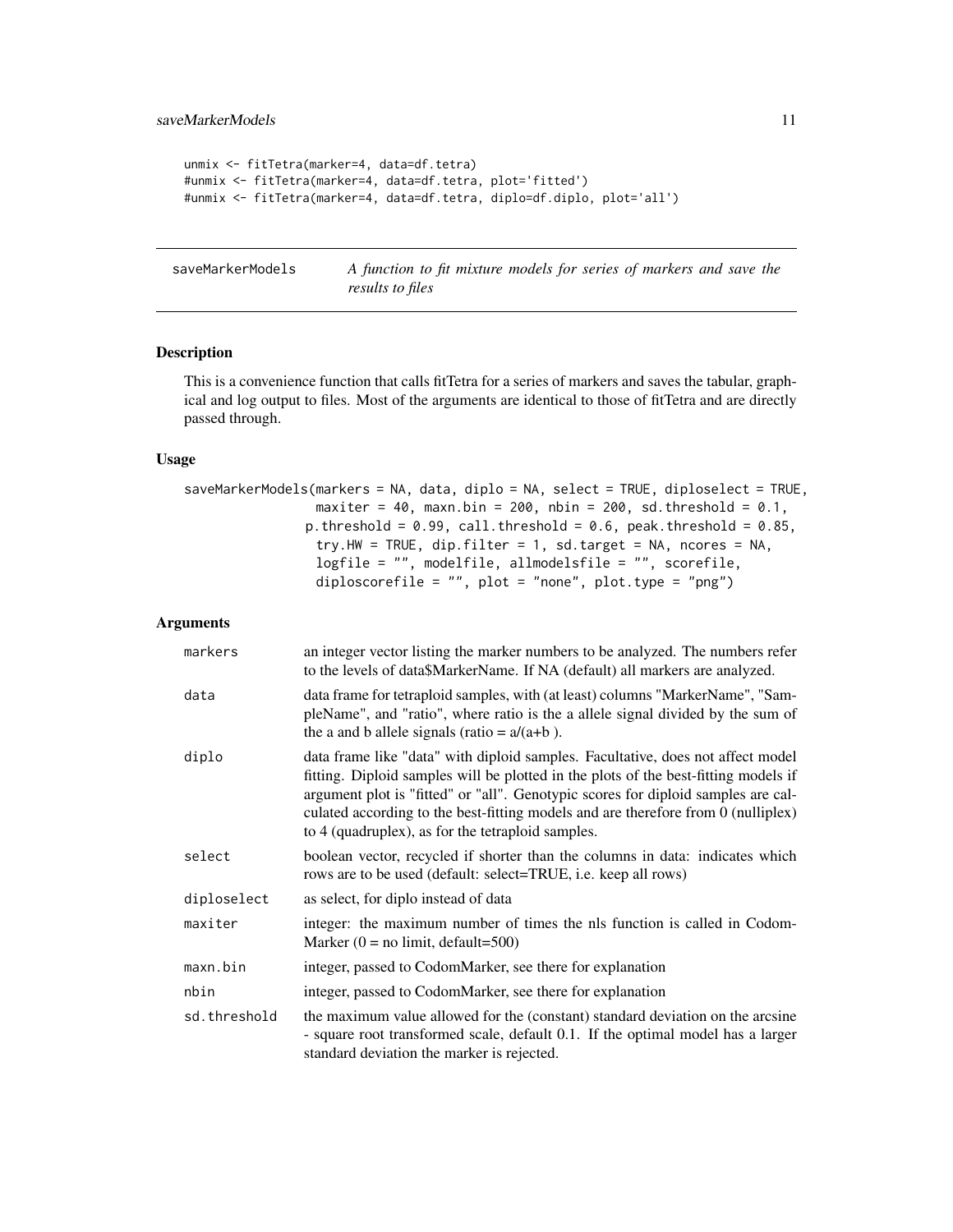- p.threshold the minimum P-value required to assign a genotype to a sample; default 0.99. If the P-value for all 5 possible genotypes is less than p.threshold the sample is assigned genotype NA.
- call.threshold the minimum fraction of samples to have genotypes assigned ("called"); default 0.6. If under the optimal model the fraction of "called" samples is less than call.threshold the marker is rejected.
- peak.threshold the maximum allowed fraction of the scored samples that are in one peak; default 0.85. If any of the possible genotypes (peaks in the ratio histogram) contains more than peak.threshold of the samples the marker is rejected (because the remaining samples offers too little information for reliable model fitting)
- try.HW boolean: if TRUE (default), try models with and without a constraint on the mixing proportions according to Hardy-Weinberg equilibrium ratios. If FALSE, only try models without this constraint.
- dip.filter integer: if 1 (default), select best model only from models that do not have a dip (a lower peak surrounded by higher peaks: these are not expected under Hardy-Weinberg equilibrium or in cross progenies). If all fitted models have a dip still the best of these is selected. If 2, similar, but if all fitted models have a dip the marker is rejected. If 0, select from all fitted models including those with a dip.
- sd.target if the fitted standard deviation on the transformed scale is larger than sd.target a penalty is given (see Details); default NA i.e. no penalty is given.
- ncores integer: the number of processor cores that can be used for parallel processing. If NA (default) or 1 no parallelization takes place. On operating systems other than Unix / Linux, or if the packages doMC and foreach are not installed the ncores argument is ignored.
- logfile string, name of a text file. This file will contain several text lines per marker corresponding to component "log" in the result of fitTetra. If "" (default) no file is created. The directory for the plot files will be named as the log file preceded by "plots\_" and without the extension ".log"; or simply "plots" if no logfile is specified.
- modelfile string, name of a text file. This file will contain one line per marker corresponding to component "modeldata" in the result of fitTetra. modelfile can be read using read.table. This argument is required and has no default value.
- allmodelsfile string, name of a text file. This file will contain 16 or 24 lines per marker, corresponding to component "allmodeldata" in the result of fitTetra. allmodelsfile can be read using read.table. If "" (default) no file is created.
- scorefile string, name of a text file. This file will contain one line per sample for every marker that could be fitted, corresponding to component "scores" in the result of fitTetra. scorefile can later be read using read.table. This argument is required and has no default value.
- diploscorefile string, name of a text file. This file will contain one line per sample in diplo for every marker that could be fitted, corresponding to component "diploscores" in the result of fitTetra. diploscorefile can later be read using read.table. If "" (default) no file is created.
- plot string, "none" (default), "fitted" or "all". Same as argument plot in fitTetra.
- plot.type string, "png" (default), "emf", "svg" or "pdf". Indicates format for saving the plots. Same as argument plot.type in fitTetra.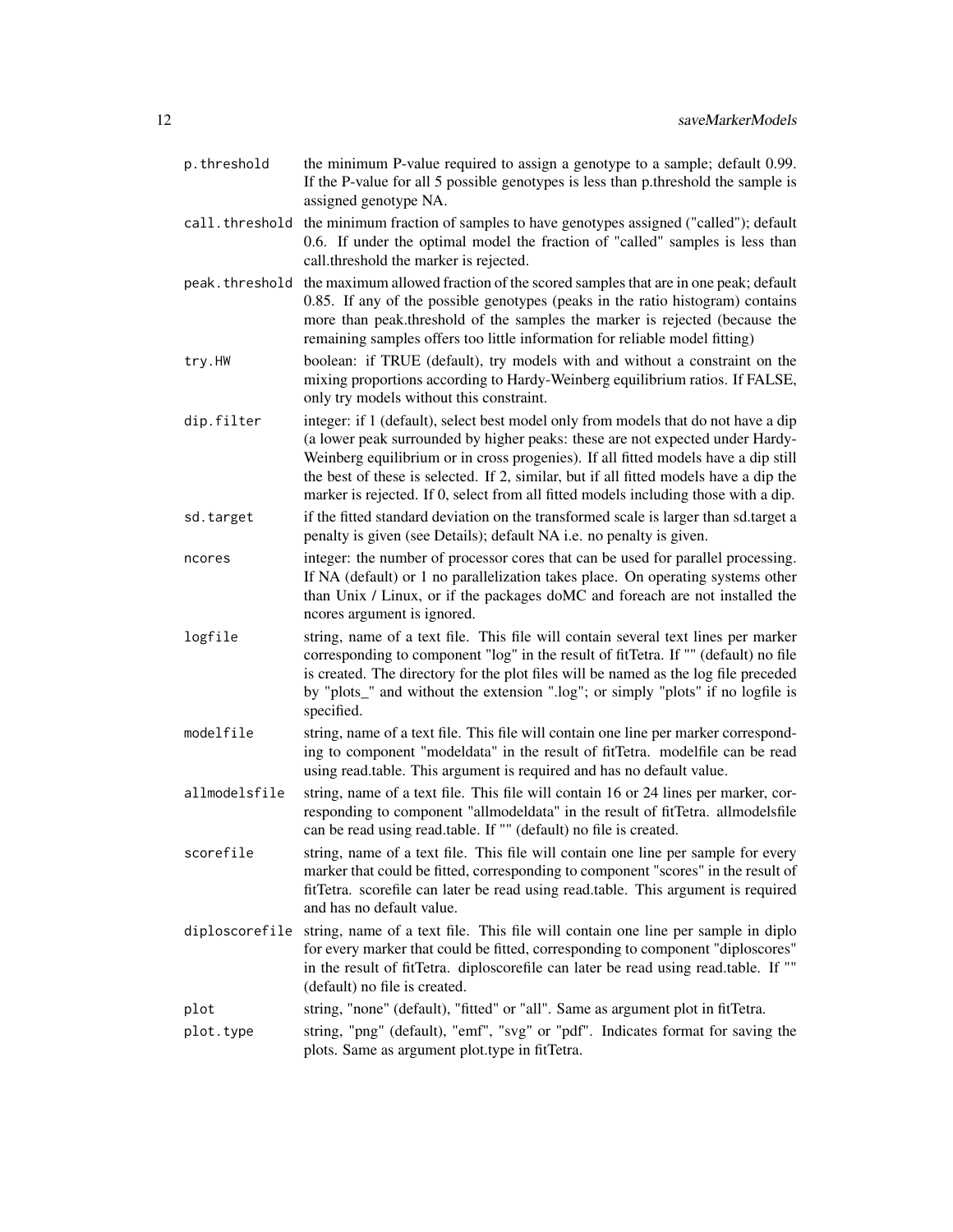<span id="page-12-0"></span>tetra.potato.SNP 13

## Details

No further details.

## Value

This function does not return a value.

## Author(s)

Roeland Voorrips: <roeland.voorrips@wur.nl>

#### References

Voorrips, RE, G Gort, B Vosman (2011) *Genotype calling in tetraploid species from bi-allelic marker data using mixture models* BMC Bioinformatics 12: 172.

## See Also

[CodomMarker](#page-2-1) [fitTetra](#page-6-1) [fitTetra-package](#page-1-1)

## Examples

```
data(tetra.potato.SNP)
data(diplo.potato.SNP)
```

```
df.tetra <- with(tetra.potato.SNP, data.frame(MarkerName=MarkerName,
                 SampleName=SampleName, ratio=X_Raw/(X_Raw+Y_Raw)))
df.diplo <- with(diplo.potato.SNP, data.frame(MarkerName=MarkerName,
                 SampleName=SampleName, ratio=X_Raw/(X_Raw+Y_Raw)))
```

```
# Multiple markers (only 1 is chosen here), multiple mixture models
saveMarkerModels(markers=87:87, data=df.tetra, diplo=df.diplo, plot='fitted',
         try.HW=FALSE, modelfile = 'modelfile.dat', scorefile='scorefile.dat')
```
tetra.potato.SNP *SNP data for tetraploid potato*

#### Description

Contains data for set of 384 SNP markers from Illumina GoldenGate arrays of 224 tetraploid potato varieties covering a wide range with respect to geographic origin, year of first registration and intended application.

### Usage

```
data(tetra.potato.SNP)
```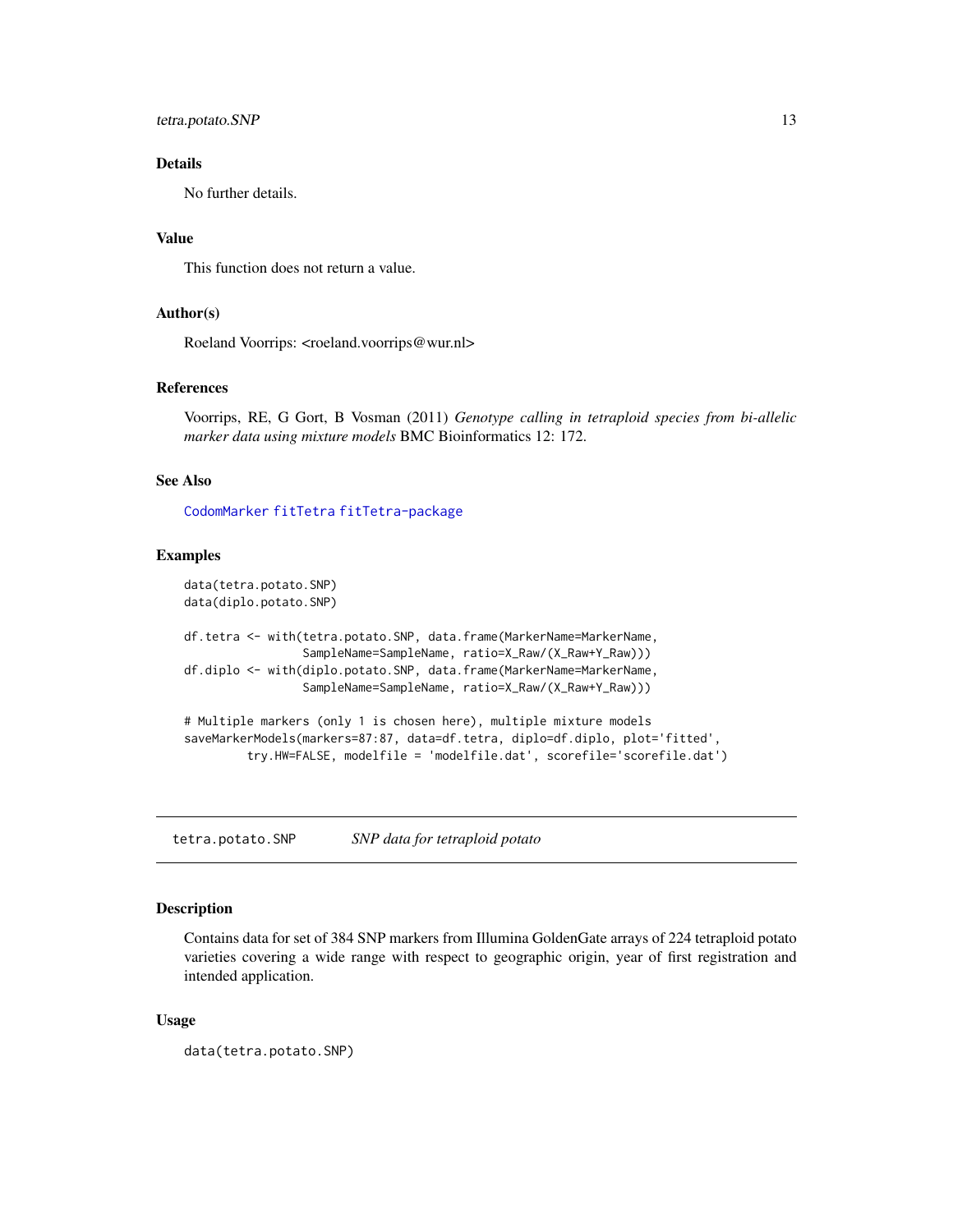## Format

A data frame with 86016 observations on the following 6 variables.

MarkerName a factor with levels PotSNP001 to PotSNP384

SampleName a factor with 224 levels

X\_Raw a numeric vector, raw intensity of first channel

Y\_Raw a numeric vector, raw intensity of second channel

Theta a numeric vector, angle in (2/pi)\*radials and first polar coordinate, obtained from GenomeStudio

R a numeric vector, radius and second polar coordinate, obtained from GenomeStudio

## Source

Described in Anithakumari AM, J Tang, HJ van Eck, RFG Visser, JAM Leunissen, B Vosman, CG van der Linden (2010). *A pipeline for high throughput detection and mapping of SNPs from EST databases*. Mol. Breeding 26: 65-75

## Examples

data(tetra.potato.SNP)